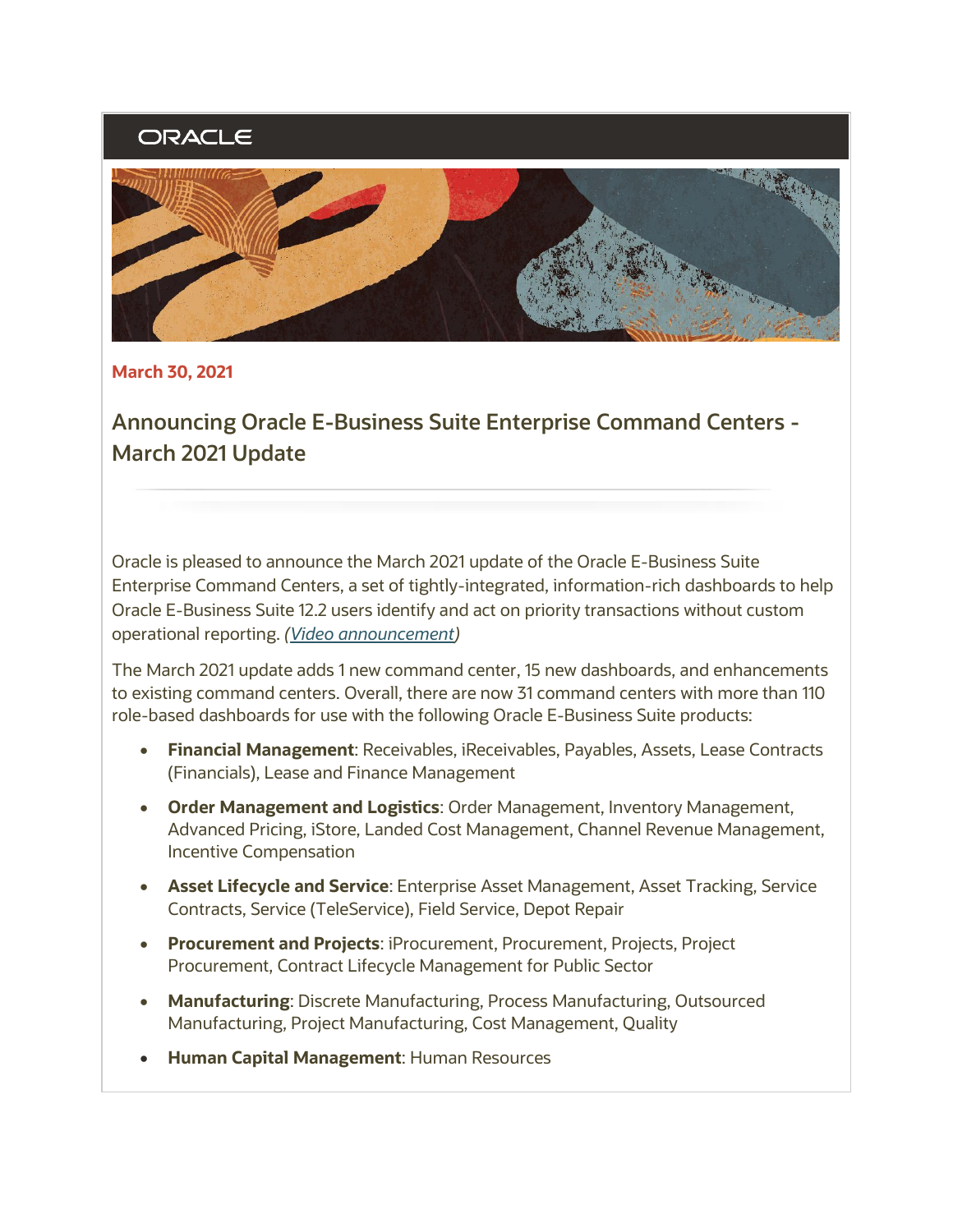## **Oracle E-Business Suite Enterprise Command Centers – Key Benefits**

With Enterprise Command Centers, users can start their E-Business Suite sessions with intuitive, business intelligence-style home pages tailored to their business role. Users can browse and drill on key indicators, charts and graphs and leverage consumer-like search and filters to quickly identify and act on their highest-priority transactions.

Enterprise Command Centers integrate tightly with the Oracle E-Business Suite UI and security system, so that users remain within their E-Business Suite sessions as they navigate from a command center dashboard to a transaction page and back.

The delivered Enterprise Command Center dashboards are extensible, allowing enterprises to add their own key indicators and charts, and make cosmetic changes to suit their unique business requirements.

Importantly, Enterprise Command Centers are available at no additional cost to users licensed for the underlying Oracle E-Business Suite products. Further, there is no requirement for specialized hardware or additional technology licenses.

"With Enterprise Command Centers, users have a better, more productive user experience, while the IT team has a decreased demand for custom operational reports," said Cliff Godwin, Senior Vice President, Applications Development. "For customers still running Oracle E-Business Suite at the 12.1 level, the Enterprise Command Centers are yet another reason to upgrade to 12.2."

Cliff describes the latest command center updates and demonstrates business use cases for them in the video "[Oracle E-Business Suite Enterprise Command Centers -](https://learn.oracle.com/ols/course/50662/88071) March 2021 [Update](https://learn.oracle.com/ols/course/50662/88071)". The following sections share some highlights.

### **Oracle E-Business Suite Enterprise Command Centers – Highlights of March 2021 Update**

The March 2021 Update delivers major new Manufacturing product capabilities, including a Genealogy & Trace dashboard and a Project Manufacturing Command Center. The Inventory & Asset Management and Financial Operations product areas also include significant new features.

#### **Manufacturing Highlights:**

**Discrete Manufacturing Command Center: Genealogy & Trace –** Designed to help discrete manufacturers better manage production operations, the Discrete Manufacturing Command Center adds a Genealogy & Trace dashboard to allow efficient tracing of product genealogy for root cause and impact analysis.

For a set of products with a common quality problem, a quality manager can view the assembly genealogy of material lots and manufactured parts and zero on a material lot the products have in common. The manager can see which other goods are affected, and take appropriate action.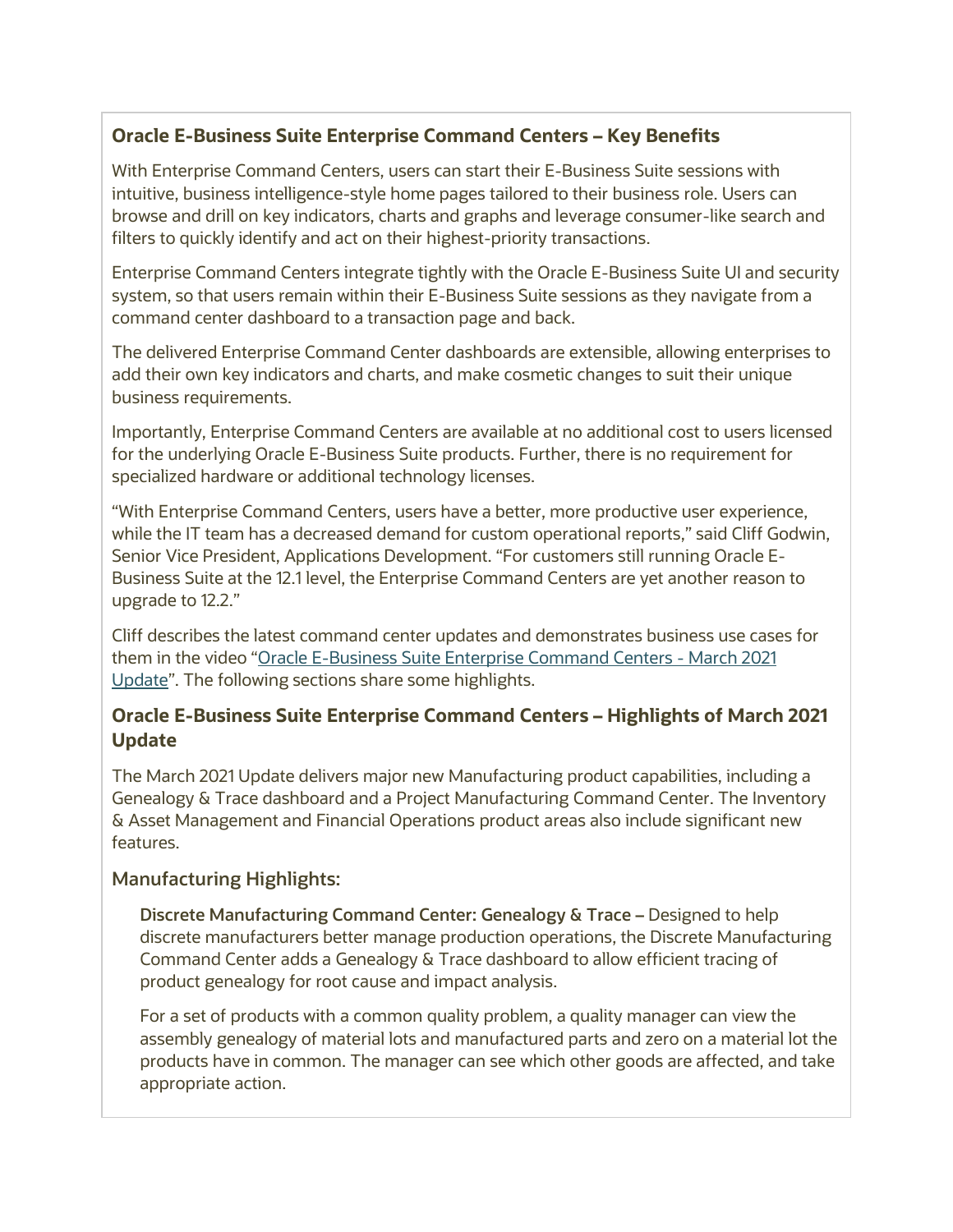

The video shows a quality manager using the Genealogy & Trace dashboard to investigate some noisy gearboxes. Finding that the gearboxes consumed bolts from a common lot, the manager focuses on the lot to understand its full consumption and impact. With that insight, the manager puts impacted gearboxes on inventory hold to prevent new sales order reservations, and holds outstanding sales orders to do additional gearbox inspections. The manager initiates a targeted recall for impacted units already at customer sites.

**Discrete Manufacturing Command Center: Assembly Completions –**The Discrete Manufacturing Command Center adds a new Assembly Completions dashboard, designed to track assembly completion quantity and quality. For example, a production supervisor could use the dashboard to monitor and act on returns of noisy gearboxes to the manufacturing process.

**Project Manufacturing Command Center –** The new Project Manufacturing Command Center is targeted to manufacturers who build large, complex items, such as submarines or airplanes. Since manufacturing processes for such items are often customized or engineered to order, they are typically managed as projects. On-time completion of project manufacturing milestones is highly valued since it allows for billing of costs already incurred.

The video has a supervisor for an engine build project using the command center to spot a work order held up by delays in component procurement. The supervisor finds another project consuming the same components on a less-aggressive schedule. The supervisor initiates the "borrowing" of components between the two projects,

**Quality Command Center (for Process Manufacturing): Sample Inspections and Sample Analysis** – The Quality Command Center lets process manufacturers proactively manage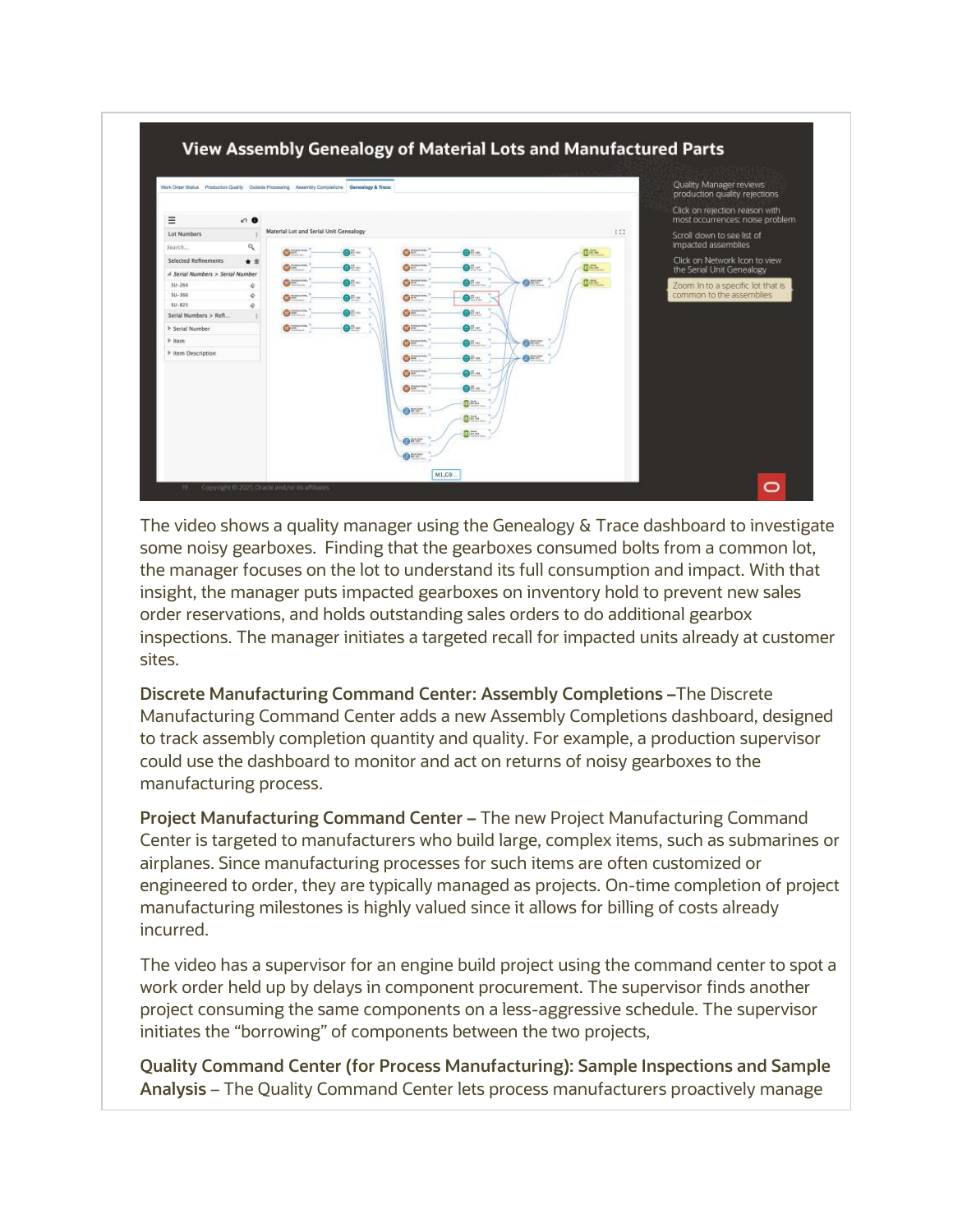product and asset quality to minimize business disruptions. New Sample Inspection and Sample Analysis dashboards help a quality manager find and address root causes for quality problems.

The video describes a quality manager reviewing samples of strawberry jam for items shipping to customers. Some samples are rejected based on color and viscosity. The manager checks Inventory Storage test results for the associated items. Finding that inadequate refrigeration affected the items, the manager logs a maintenance request for the underperforming refrigeration unit.

**Costing Command Center (for Process Manufacturing): WIP Valuation –** The Costing Command Center helps a cost accountant detect and analyze cost variances**,** where actual costs deviate from standard costs across organizations or batches. Is just a single batch showing a cost variance, or is there a pattern of cost variances across multiple batches? If the same product is made in different manufacturing lines with identical standard costs, why do the lines have different actual costs? The new Costing: WIP Valuation dashboard helps cost accountants detect, analyze, and answer such questions.

#### **Inventory & Asset Management Highlights:**

**Inventory Command Center: Space Utilization and Slotting –** The Inventory Management Command Center aims to prioritize and expedite materials management activities.

The new Inventory: Space Utilization and Slotting dashboard lets an inventory manager monitor full and partially full storage units (locators), and consolidate locators to avoid fragmentation. The dashboard can optimize slotting of items to locators **–** classifying items by ABC based on picking volume, and locators by ABC based on picking distance.

The video recounts two use cases:

- 1. An inventory manager checks utilization of warehouse locators and determines that some locators can be consolidated to improve storage utilization and picking speed. From the dashboard, the manager initiates the required inventory moves.
- 2. An inventory manager reviews slotting for fastest-moving, Class A inventory items and finds that some are sub-optimally slotted for Class B locators. Finding better locators for Class A items, the manager orders the needed inventory moves.

**Asset Tracking Command Center: Assets –** The Asset Tracking Command Center lets companies with large asset portfolios streamline the new asset capitalization process.

For example, a cable TV company that manufactures and installs set top boxes could use the command center to transmit initial asset capitalization information, such as start of asset depreciation, to the Fixed Assets application.

The new Asset Tracking: Assets dashboard adds support for asset lifecycle management beyond asset setup and initial capitalization. It tracks assets as they are maintained, returned, and retired and makes the corresponding updates to Fixed Assets.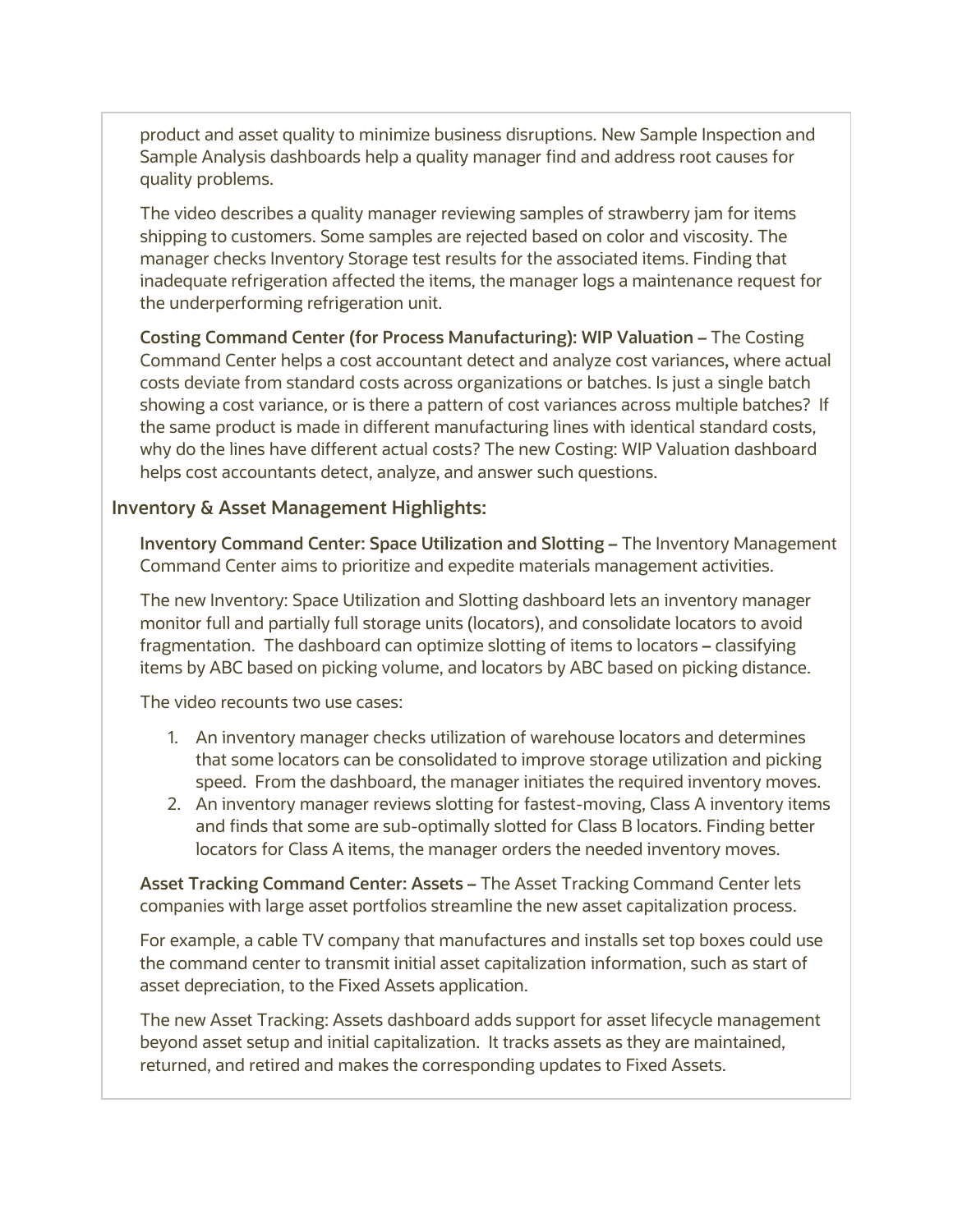### **Financial Operations Highlights:**

**Projects Command Center: Billing –** The Projects Command Center, designed to increase control and throughput for project flows, adds a Billing dashboard to improve project cashflow. Project managers can use the dashboard to proactively progress billable transactions to invoicing.

The video shows a billing manager finding billable items stuck on revenue hold, then drilling to item details to discover the reasons. In this case, billing rates for employees assigned to the project were incorrectly set. With that insight, the manager updates employee billing rates, releases the revenue hold, and processes billable items for revenue and invoicing.

**Service Command Center: Charges –** The Service Command Center helps streamline service delivery and billing. A service manager can use the new Service: Charges dashboard to prioritize and submit stalled service charge lines to expedite customer billing.

The demonstrated scenario has a service manager discovering a stalled service charge line, then drilling to the service technician debrief. The service charge line exceeds a preset threshold because the technician found and fixed an additional problem **–** with the customer's approval. Satisfied that the higher service charge line is justified, the manager submits it for billing.

#### **Oracle Enterprise Command Center Framework – Highlights of March 2021 Update**

The following updates to the Oracle Enterprise Command Center Framework enhance data display and filtering:

- **New Visualization**
	- o Network diagram
- **Enhanced Charts**
	- o Waterfall chart
	- $\circ$  Color pinning in charts
	- o Multi-data set support in charts
- **Enhanced Filters and Conditions**
	- o Compound condition enhancement
	- o Control searchable attributes
	- o Support for timestamp and time zone
- **Enhanced Data Displays**
	- o Descriptive flexfield value set description
	- o Value defaulting for blank values
	- o Search suggestion enhancement
	- o Refinement readability improvement
- **Enhanced User Interaction**
	- o Enterprise Command Center pop-up